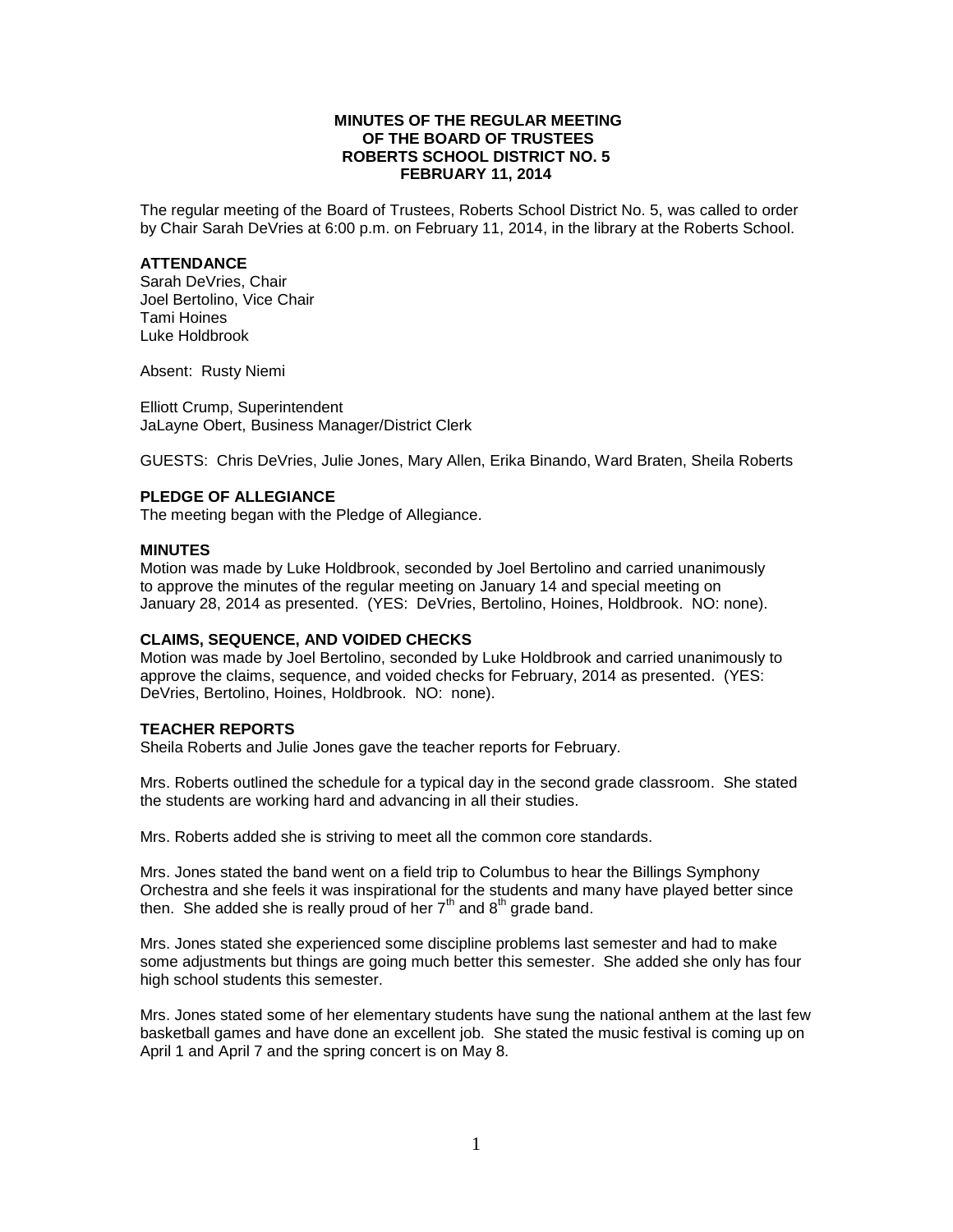## **PERSONNEL**

RESIGNATION – Mr. Crump stated trustees received a letter of resignation from Mary Allen. He thanked Mrs. Allen for her many years of service to the district and the impact she has had on the lives of so many of her students. He recommended the Board accept the letter of resignation.

Mr. Bertolino stated he is sad to see Mrs. Allen retire but also offered his thanks to her.

Motion was made by Luke Holdbrook, seconded by Joel Bertolino and carried unanimously to accept the letter of resignation from Mary Allen, effective at the end of the school year. (YES: DeVries, Bertolino, Hoines, Holdbrook. NO: none).

COACHING POSITION – Mr. Crump recommended the Board hire John Payovich as assistant junior high boys' basketball coach at the stipend salary of \$850.00.

Motion was made by Joel Bertolino, seconded by Luke Holdbrook and carried unanimously to hire John Payovich as assistant junior high boys' basketball coach at a stipend salary of \$850.00. (YES—DeVries, Bertolino, Hoines, Holdbrook. NO—none).

### **NEW BUSINESS**

RPPA/BOOSTER CLUB DISPLAY CASE – Mary Allen stated there is a need for a display case in the hallway outside the library to display not athletic achievement, but student achievement. She stated it could be built to have storage underneath for Booster Club items.

Erika Binando stated the case will be built in honor of Jim Allen.

Mrs. Allen stated Brandon Pratt has agreed to build the case and they have been checking on regulations and permits needed. She added they'll have it built as large as they can with the money they have.

Mr. Crump recommended the Board approve the addition of the display case to the school.

Motion was made by Joel Bertolino, seconded by Luke Holdbrook and carried unanimously to approve the addition of a display case for student achievement in the hallway by the library. (YES—DeVries, Bertolino, Hoines, Holdbrook. NO—none).

OPEN GYM – Mr. Crump stated Dan Kosel has requested permission to run open gym at the school on Tuesday and Thursday morning from about 5:30 a.m. to 7:15 a.m. He added he checked with our insurance agent and it would be allowable as long as all participants sign off on the Open Gym Liability Release Form.

Mr. Holdbrook asked if a schedule has been put together for when the gym might be open.

Mr. Crump stated before that can be done, the Board needs to approve the request.

Motion was made by Luke Holdbrook, seconded by Tami Hoines and carried unanimously to allow Dan Kosel to run open gym on Tuesday and Thursday mornings with all participants signing off on the liability release. (YES—DeVries, Bertolino, Hoines, Holdbrook. NO—none).

Mr. Crump stated he will also need to have the people who walk in the gym in the morning sign the release.

COOPERATIVE AGREEMENT -- Mr. Crump recommended the Board approve the following agreement with the special education cooperative regarding services for eligible 3-5 year olds:

"For the 2014-2015 school year, the Roberts School District will provide special education services to its eligible 3-5 year olds through its existing special education program. In making this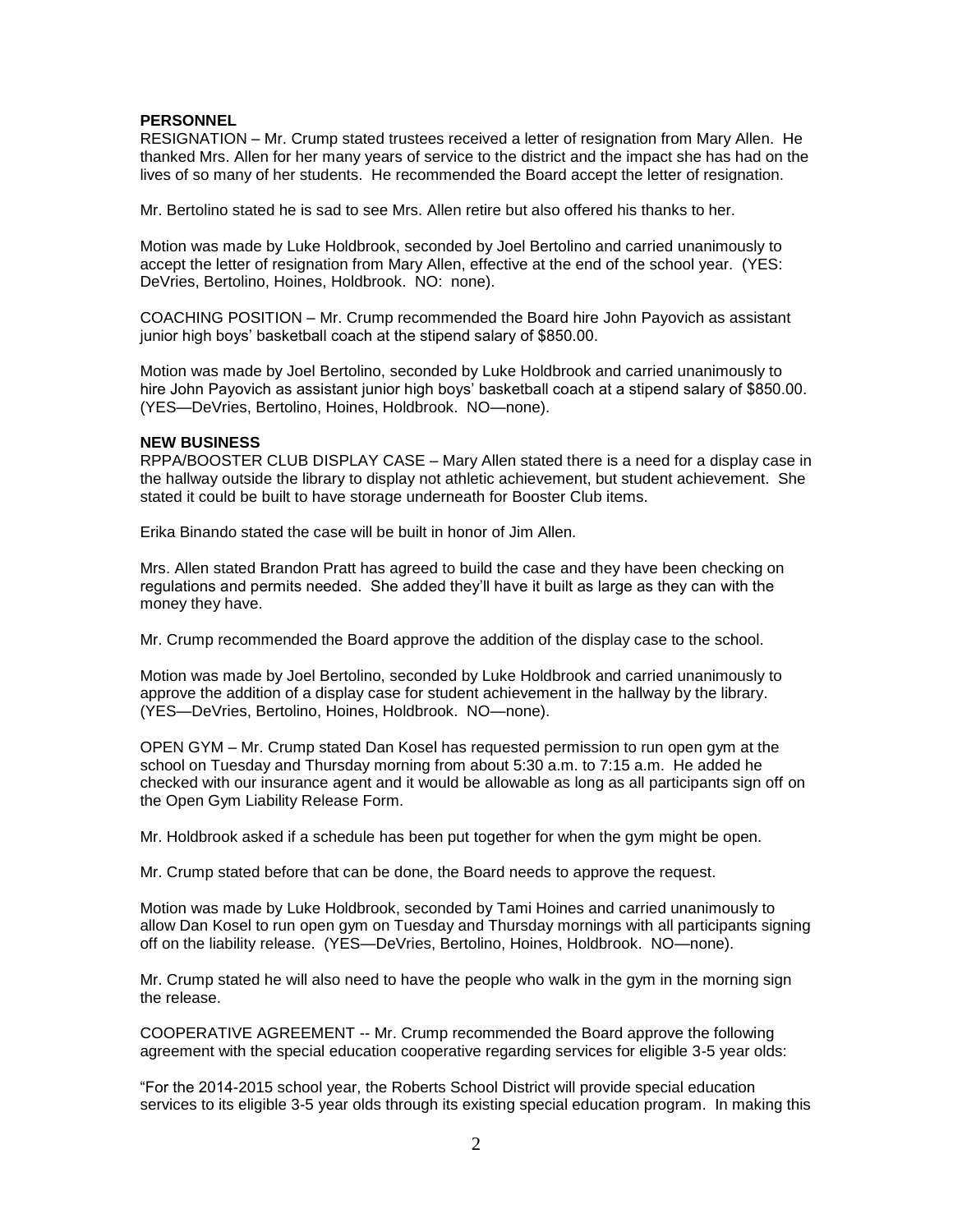decision the district recognizes that participation in the Cooperative center-based special needs program is decided each February through board motion for each district."

Motion was made by Joel Bertolino, seconded by Tami Hoines and carried unanimously to approve the following:

"For the 2014-2015 school year, the Roberts School District will provide special education services to its eligible 3-5 year olds through its existing special education program. In making this decision the district recognizes that participation in the Cooperative center-based special needs program is decided each February through board motion for each district."

(YES—DeVries, Bertolino, Hoines, Holdbrook. NO—none).

DRIVERS EDUCATION – Mr. Crump stated Adam Ruhnke has expressed interest in getting his certification for teaching driver education. He stated if we do have a certified instructor on staff and offer a driver education program, he would expect the district to hire that individual.

OUT-OF-DISTRICT STUDENTS – Mr. Crump stated there has been a concern expressed by the staff about the process of allowing students from outside our district to attend school in Roberts and what happens when those students don't perform at the level they need to be.

Mrs. Obert stated students from outside the district must apply to attend with a Student Agreement Form that is acted on by the Board on a yearly basis.

Mr. Bertolino stated the mechanism we need may then already be in place.

SUPERINTENDENT HIRING PROCESS – Ms. Hoines stated she, Luke Holdbrook and Stacie Nardinger met to work out a process for hiring a superintendent. The Board viewed a presentation from Joe Brott of the MTSBA on best practices for a superintendent search process. Ms. Hoines stated the majority of their conversation was on the first step of getting the job posted.

Mr. Holdbrook asked if Board members were in agreement with posting the salary as \$65,000 to \$70,000, depending on experience. The Board was in agreement with that salary range.

# **OLD BUSINESS**

FOOTBALL CO-OP – Mr. Crump asked if there is anything more the Board wants him to do with the football co-op with Fromberg.

Ms. DeVries stated we shouldn't need to do anything until we hear from them.

HOME SCHOOL PARTICIPATION—Mr. Crump stated he district received a request for a homeschool student to particate in our junior high track program. He recommended the Board approve home-school participation at a rate of \$50 per child per sport per season and all non-school participants complete the "Non District Student Release" form.

Motion was made by Tami Hoines, seconded by Luke Holdbrook and carried unanimously to approve participation in our junior high sports program for home-schooled students with a payment of \$50 per child per sport per season and completion of the "Non District Student Release form until May 30, 2015, after which time the matter will again be reviewed. (YES— DeVries, Bertolino, Hoines, Holdbrook. NO—none).

# **SUPERINTENDENT REPORT**

SUPERINTENDENT SCHEDULE – Mr. Crump stated he is scheduled to attend another meeting on the new teacher evaluation system in Great Falls on February 28 and asked if the Board wants him to continue with that project since he won't be here next year.